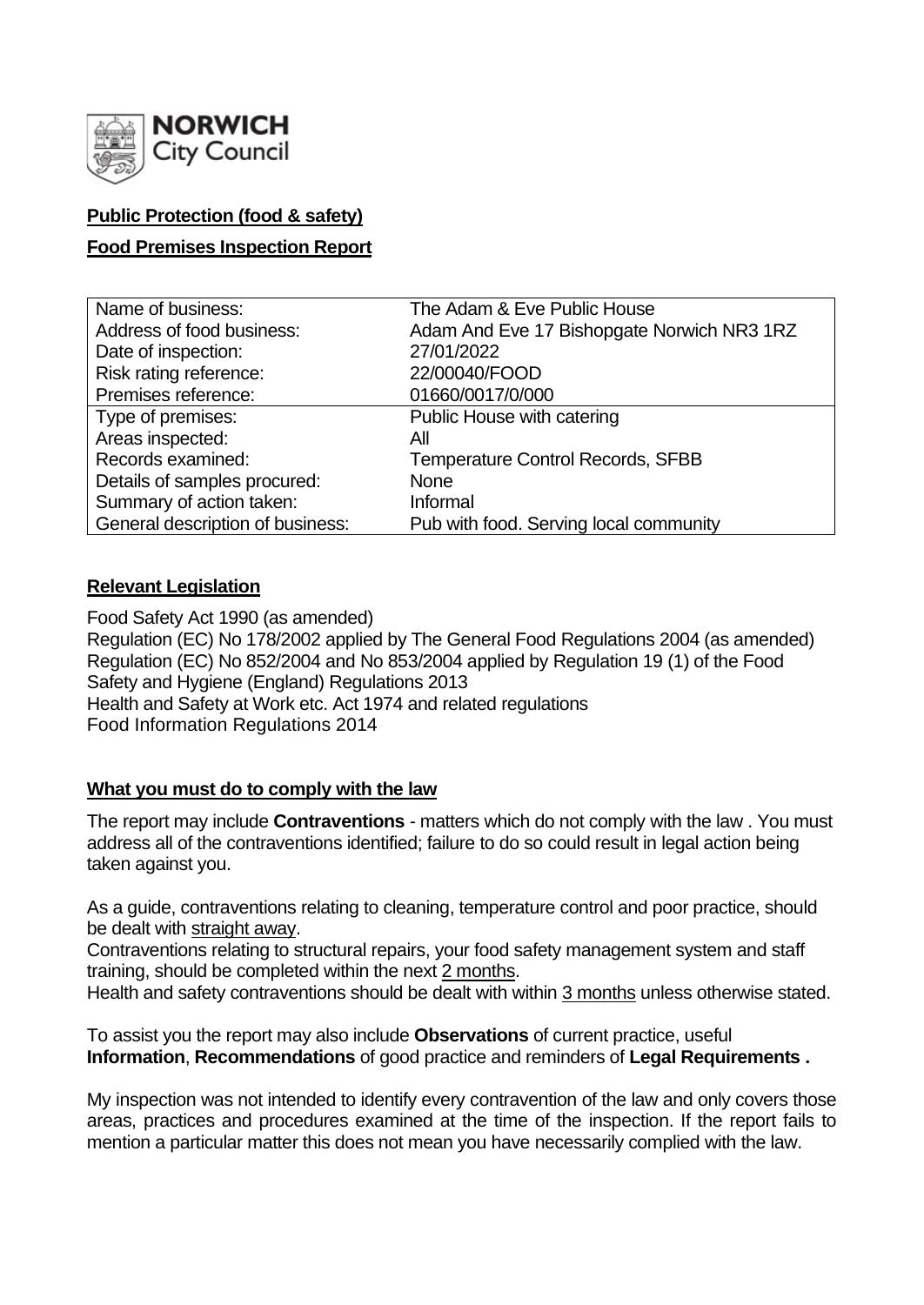# **FOOD SAFETY**

### **How we calculate your Food Hygiene Rating:**

The food safety section has been divided into the three areas which you are scored against for the hygiene rating: 1. food hygiene and safety procedures, 2. structural requirements and 3. confidence in management/control procedures. Each section begins with a summary of what was observed and the score you have been given. Details of how these scores combine to produce your overall food hygiene rating are shown in the table.

| <b>Compliance Area</b>                     |          |    |                | <b>You Score</b> |               |    |           |    |          |  |
|--------------------------------------------|----------|----|----------------|------------------|---------------|----|-----------|----|----------|--|
| Food Hygiene and Safety                    |          |    |                | 0                | 5             | 10 | 15        | 20 | 25       |  |
| <b>Structure and Cleaning</b>              |          |    | 0              | 5                | 10            | 15 | 20        | 25 |          |  |
| Confidence in management & control systems |          |    | $\overline{0}$ | 5                | 10            | 15 | 20        | 30 |          |  |
|                                            |          |    |                |                  |               |    |           |    |          |  |
| <b>Your Total score</b>                    | $0 - 15$ | 20 | $25 - 30$      |                  | $35 - 40$     |    | $45 - 50$ |    | > 50     |  |
| <b>Your Worst score</b>                    | 5        | 10 | 10             |                  | 15            |    | 20        |    |          |  |
|                                            |          |    |                |                  |               |    |           |    |          |  |
| <b>Your Rating is</b>                      | 5        |    |                | 3                | $\mathcal{P}$ |    |           |    | $\Omega$ |  |

Your Food Hygiene Rating is 4 - a good standard



### **1. Food Hygiene and Safety**

You have a good track record. There are some minor contraventions which require your attention. **(Score 5)**

#### Contamination risks

**Observation** I was pleased to see you were able to demonstrate effective controls to prevent cross-contamination.

#### Hand-washing

**Observation** I was pleased to see hand washing was well managed.

#### Personal Hygiene

**Observation** I was pleased to see that standards of personal hygiene were high.

### **2. Structure and Cleaning**

The structure facilities and standard of cleaning and maintenance are of a generally satisfactory standard but there are some repairs and/or improvements which are required in order for you to comply with the law. Pest control and waste disposal provisions are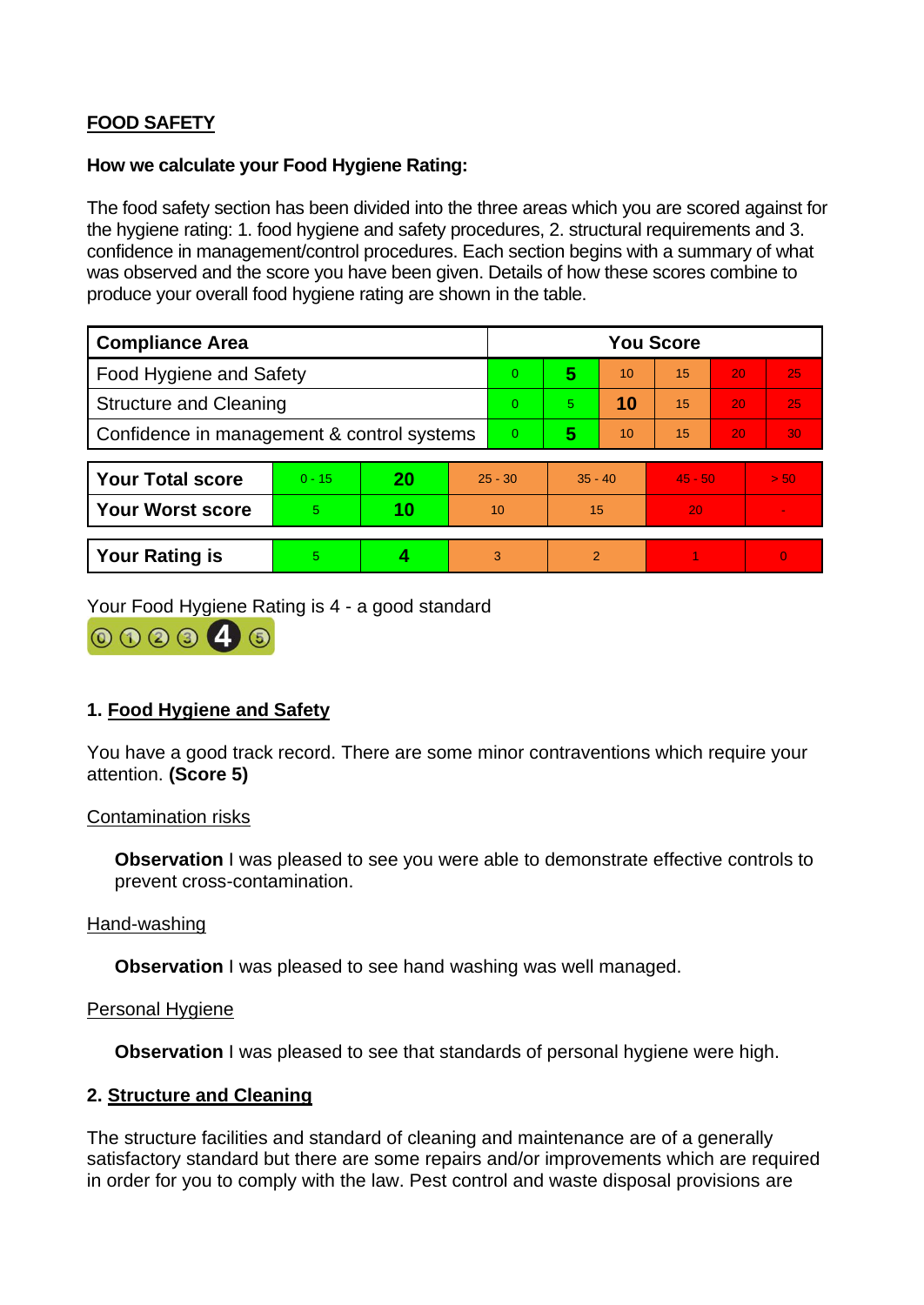adequate. The contraventions require your attention; although not critical to food safety they may become so if not addressed. **(Score 10)**

### Cleaning of Structure

**Contravention** The following items were dirty and require more frequent and thorough cleaning:

- floor/wall junctions in main kitchen
- drain cover behind main bar.

**Contravention** The following items could not be effectively cleaned and must be covered or made non-absorbent:

- mdf or chipboard shelves
- unsealed wooden structures i.e.vegetable rack in cellar
- chipped dented wooden architrave in cellar and kitchen
- wooden furniture

#### Maintenance

**Contravention** The following had not been suitably maintained and must be repaired or replaced:

- worn and / or peeling paint
- rust to base of freezer in chiller room

### Pest Control

**Contravention** Pest proofing is inadequate particularly in the following areas:

• no proper pest proofing to air vent in cellar room

### **3. Confidence in Management**

You have a good track record. There are some minor contraventions which require your attention.Your records are appropriate and generally maintained. Your staff are suitably supervised and trained. **(Score 5)**

### Food Hazard Identification and Control

**Contravention** Your food safety management system is not adequate in its scope and/or is not sufficiently detailed. Ensure your food safety management system is regularly reviewed, covers all of your food handling operations and that the controls in place at points critical to food safety are fully documented, monitored and verifiable. In particular address the following matters:

• vacuum packing. You don't have a written system for using the vacuum packer. I acknowledge that it is a very small, simple domestic vacuum packer which can be easily cleaned between uses but you must have a written system for how it must be used i.e what it can be used for, when it needs to be cleaned and how,